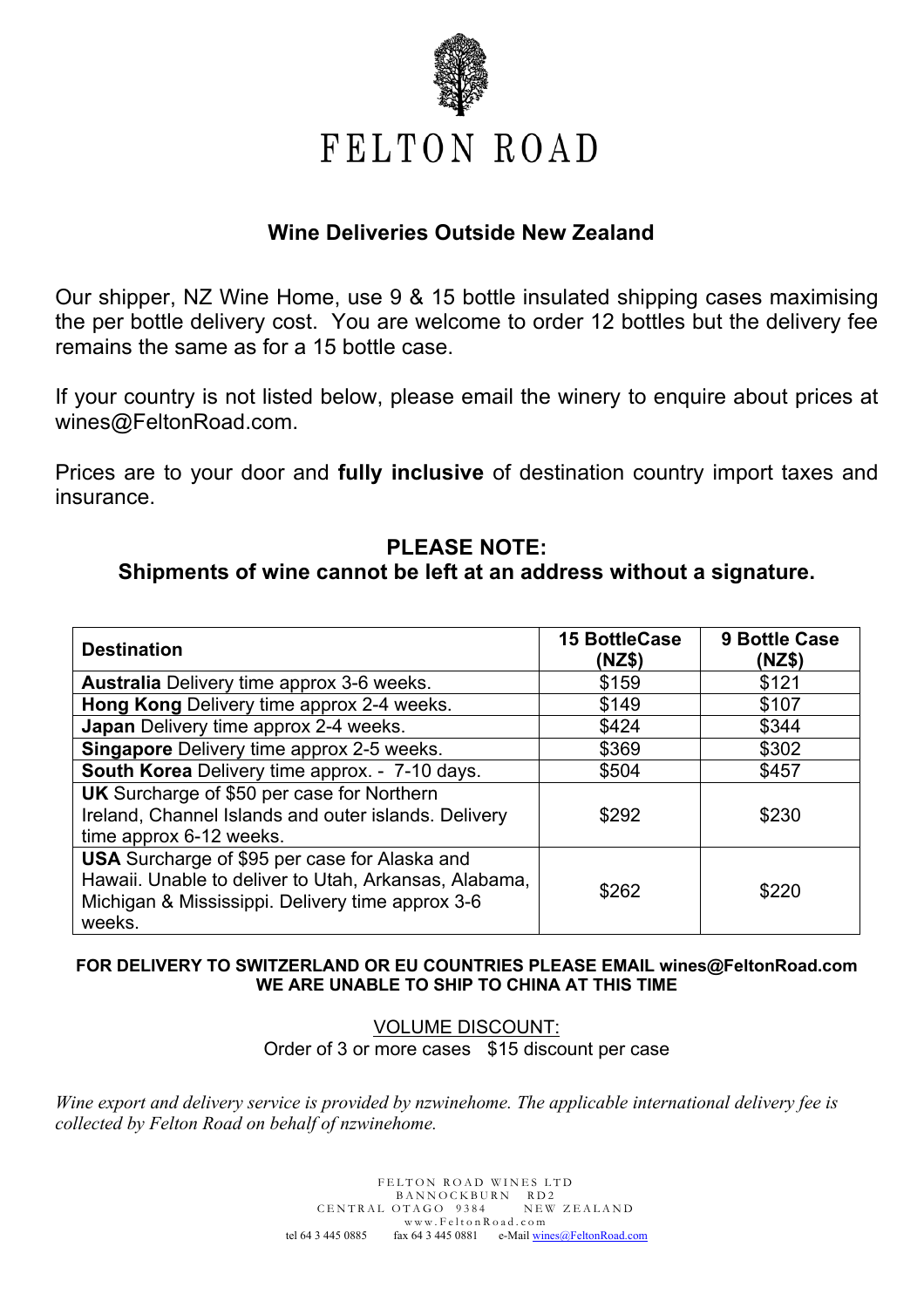## **THIS INFORMATION HAS BEEN SUPPLIED BY NZ WINE HIOME**

## **Consumer General Terms & Conditions – September 1st 2012**

Wine Export Marketers NZ Ltd (WEM) trading as; nzwinehome provides International delivery services to wineries, wine retailers and purchasers of New Zealand wine.

In this agreement we refer to users of our services (customers & consumers) as "you" or "your" and Wine Export Marketers NZ Ltd (wem) t/a nzwinehome as "us", "we" or "our".

Users of nzwinehome international delivery services accept and agree to the terms and conditions as outlined within this document.

1. GENERAL

1.1 This agreement applies to all International delivery and export transactions submitted to the nzwinehome website and replaces all previous agreements between us.

1.2 We may change the terms of this agreement from time to time using the process set out in clause 16.

1.3 This agreement is important. You should ensure that you have read it thoroughly prior to proceeding with using our International delivery and export services.

#### 2. DEFINITIONS

2.1 In this agreement unless the context otherwise requires:

"agreement" means this agreement and includes any other terms incorporated into it by reference; "information" means all information supplied by you to us via the website or otherwise and includes, for example, your name, contact details, credit card details and your payment and transactions history;

"GST" means goods and services tax;

"services" means all export services provided by us and our website;

"website" means our website, accessible via the www.nzwinehome.co.nz domain name.

3. ORDER SUBMISSION

3.1 In submitting orders to nzwinehome you agree that;

(a) the receiver is legally entitled to receive deliveries of alcohol in the form of wine under the local laws of the destination country.

(b) you indemnify us against any liabilities and issues that result from a wine delivery that is received and misused by someone under the age of the local alcohol laws of their destination country.

(c) nzwinehome is not liable or responsible for any costs associated with failed delivery due to age issues. 4. PRICE

4.1 Prices for international delivery service fees collected on our behalf by wineries & retailers (including destination taxes) are zero rated for NZ GST i.e. exclusive of GST. Zero rating of these services is covered by Section 11A of the Goods and Services Tax Act 1985 under the specific provision section 11A (1) (a) and (d)".

4.2 Wine purchased from wineries and wine retailers is zero rated for NZ GST i.e. exclusive of GST Zero rating of these services is covered by section 11(1)(a) to (e) of the Goods and Services Tax Act 1985.

4.3 We will make every effort to keep our listed prices (as shown on our website) updated and current.

4.4 We reserve the right to vary prices, where possible we will provide prior notice.

4.5 We reserve the right to make price amendments subsequent to receiving the online order submission. In particular incorrect calculations of destination taxes and oversized bottles may require

price amendments. We will endeavour to contact you for approval prior to making any price amendments. If unsuccessful in the communication process we will proceed using our best judgment.

## MISTAKES IN PRICE ARISING FROM COMPUTER ERROR

4.6 In the event that computer error results in a material misstatement of the price of your order we may, prior to your receipt of the order or at any time thereafter, require that you pay us the

difference between the amount actually paid by you in respect of your order and the correct amount payable. 4.7 In the event that we become aware of any misstatement prior to delivery, we will make reasonable endeavours to contact you and advise you accordingly.

5. INTERNATIONAL DELIVERY & TRANSIT

5.1 We will use our best endeavours to deliver within our advertised delivery time frames. We are not responsible for any failure to deliver or delay in delivery caused by any event outside of our reasonable control.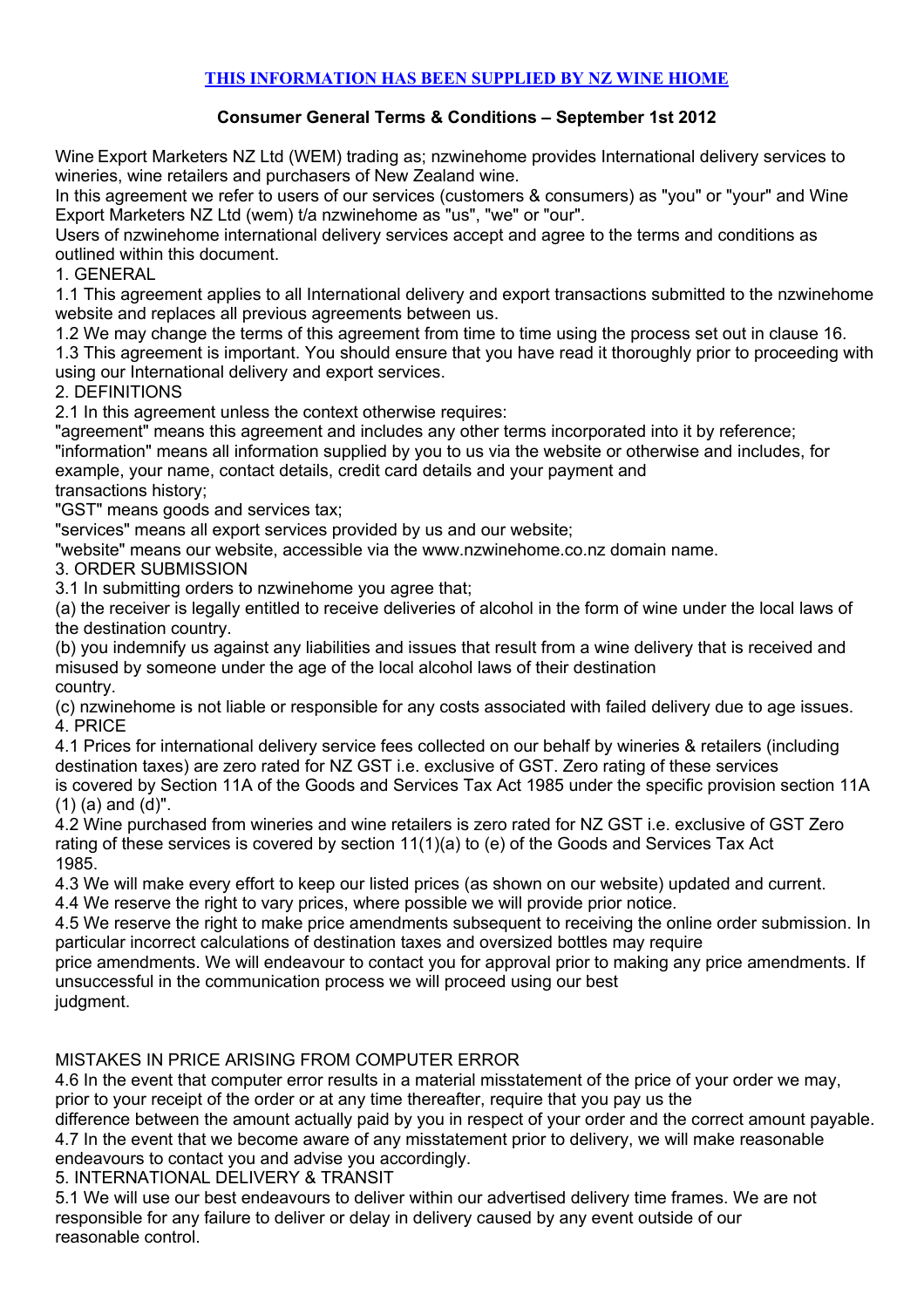5.2 Delivery is deemed to be complete when the order is received at the address you have specified for delivery. You are required to notify us within 10 days from the date of delivery if you are concerned about the quality/condition of received product.

5.3 International delivery services are charged in two components, being 1.) a fixed fee as shown within our website and printed material. And 2.) a variable fee of 15% of the net of NZ GST wine

purchase price. Both fixed and variable delivery fees could be subject to change. Every effort will be made to notify you prior to changes being implemented.

5.4 Fixed and variable International service fees include, but are not limited to; domestic warehousing prior to consolidated int. dispatch, repacking into specialist robust export packaging, export &

import customs documentation, international freight by air or sea (as applicable), agency fees, destination taxes and duties (as applicable), delivery by courier to final address, proof of delivery

(as applicable). Related surcharges including bunker adjustments, security screening, anti-terrorism and war risk levies, Panama canal fees, MAF fees, origin & destination airline terminal fees,

fuel surcharge, domestic and destination cartage.

6. PAYMENT TERMS

6.1 Generally consumer/customer delivery payment is made directly with their wine seller/supplier at the time of wine purchase. Wineries and retailers collect delivery fees on behalf of us.

6.2 Private/personal delivery orders submitted directly by the consumer/customer are charged by us using our online credit card facility.

CREDIT CARD SECURITY

6.3 Payment details have the security offered by Paystation Limited, a fully AIS PCI DSS compliant Paymark Certified Solutions Provider (CSP), using 128-bit SSL encryption. Credit Card or Pago Wallet

details will be sent directly to the acquiring institution for processing. No card or wallet data is available to or used by the merchant. You will be issued with a receipt number at the end of your transaction.

## 7. INSURANCE

7.1 Our advertised delivery prices include insurance that covers the events of breakage, or loss/non delivery. Lost or damaged wine (by breakage) during the delivery process will be replaced or the value refunded by mutual agreement.

7.2 Our insurance does not cover any real or perceived damage/stress to wine quality due to heat or temp issues. We use every care during the delivery procedure to reduce the risk of heatdamage

including; specialist packaging, temp controlled storage (where possible) and rapid movement through transit points. At our discretion we may refund or replace wine that we are

satisfied has incurred genuine heat damage or stress.

8. CANCELLATION AND RETURN

8.1 Subject to clause 5 of this agreement:

(a) After you have submitted your order you may not cancel the order without our consent;

(b) We will not consent to cancellation if we have processed the order beyond NZ boarders.

9. USE OF YOUR INFORMATION

9.1 During the term of this agreement your use of our website will generate certain information that will be recorded electronically by us. Information of this type may include, for example, your IP

address, your usage statistics, etc. We may record your contact details, credit information and any related personal details that you supply or that we obtain independently.

9.2 You acknowledge that we, our employees, carriers, contractors and agents may use or disclose any of the information identified in the previous paragraph for purposes connected with the

supply of our services to you. Examples of purposes connected with our services include, for example: a. Administration of your account or on the website;

b. Data provided to NZ and destination Customs authorities

10. CONSENT TO RECEIPT OF ELECTRONIC MESSAGES

10.1 You agree that you expressly consent to your inclusion in our direct marketing database and accept that you may, as a result, receive regular electronic communications and promotional

communications from us. You have the right to ask us at any time to stop sending online communications and promotional offers to you.

## 11. INTELLECTUAL PROPERTY RIGHTS

11.1 We own, control or have the right to use and provide the website and all content on the website, including text, images, articles, photographs, illustrations, audio and video clips. You may

electronically reproduce and store the content of the website solely for the purposes of viewing, using the services or saving website content, for your own use. You may not display or distribute

the content of any part of the website or its content in public, including any reproduction in any form on the Internet, without our express permission.

11.2 Any infringement of our intellectual property rights will be fully enforced under New Zealand law. 12 OTHER TERMS